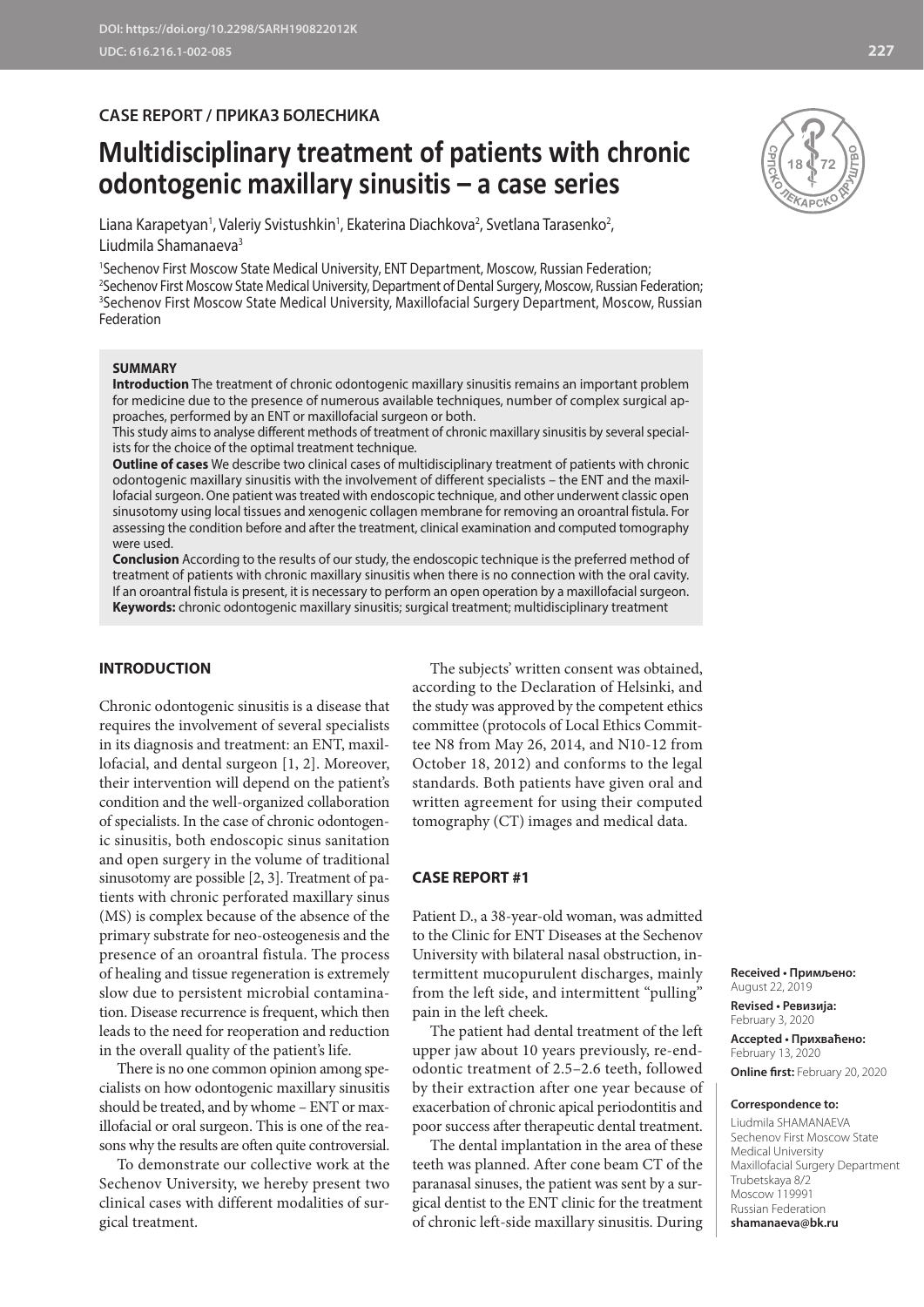the examination, nasal breathing was difficult through both halves of the nasal cavity and the mucous membrane of the nasal cavity was pink and moist. The nasal septum was deviated in both directions, more to the right with the formation of a crest in the bone and cartilage and compensatory diffuse hypertrophy of the left inferior nasal concha.

At the time of examination, there was no pathological discharge in the nasal cavity. When examining the oral cavity, teeth 2.5 and 2.6 were missing. The remaining ENT findings were normal. Based on the results of clinical examination and CT, the patient was diagnosed with chronic left-side odontogenic maxillary sinusitis, foreign body of the left MS, nasal septum deviation and hypertrophic rhinitis (Figure 1).

At the Clinic for ENT Diseases at the Sechenov University, the patient underwent septoplasty with a single-step endoscopic operation on the left MS with removal of a foreign body and radio wave correction of the conchae under combined endotracheal anesthesia. The postoperative period was uneventful. On the first day, the operation tampons were removed from the common nasal passages. On the second day, nasal packings were removed from the middle nasal meatus. Nasal and sinus irrigation through the extended natural ostium and applications of the vasoconstrictors were performed.

The patient was discharged on the fourth postoperative day with improvement. Giving the possible presence of postoperative edema of the mucous membrane of the nasal cavity and the left MS, dental implantation was recommended two to three months after surgery.

#### **CASE REPORT #2**

Patient S., a 21-year-old man, reported to the Sechenov University at the Department of Surgical Dentistry with facial edema on the right side, and air and food getting from the oral cavity to the nose while eating.

The patient had tooth 1.8 removed three weeks previously. A week later, he noted the appearance of these symptoms. His doctor at the dental clinic sutured the area of socket of the previously removed tooth 1.8 with a temporary positive effect. A week later, the buccal edema appeared on the right side of the face and his body temperature rose to 38°C. The patient had again turned to the clinic, where antimicrobial therapy was prescribed. His body temperature returned to normal, but the buccal edema remained.

On the orthopantomogram, prior to the extraction of the tooth 1.8, the root tips were present in the MS.

During the examination, swelling of the cheek on the right side was present, with skin moderately hyperemic, gathered in the fold. On palpation, the temperature of this area was higher compared to the other side. The symptom of fluctuation was negative. Mouth opening was moderately limited to 3.5 cm and painful due to swelling of the cheek on the right side. Swallowing was free and painless. Palpation marked a moderate increase in size of submandibular lymph nodes, more to the right. On examining the oral cavity, the mucous membrane of the right buccal region was swollen, hyperemic and painful during



**Figure 1.** Patient D.; cone beam computed tomography of the paranasal sinuses before surgery; the crest of the nasal septum, the decrease in pneumatization of the left maxillary sinus, and the shadow of high density in the middle sections of the sinus (filling material and dense fungal inclusions) are determined



**Figure 2.** Computed tomogram of patient S; before surgery: the defect of the alveolar process of the right upper jaw, the fistula of the right maxillary sinus with the oral cavity, and thickening of the sinus mucosa are visualised

palpation, and the symptom of fluctuation was positive. When examining the area of a previously removed tooth 1.8, the defect of the alveolar process of the upper jaw was visualized in the retromolar region, with a transition to the vestibular side up to 1.5–1.8 cm. The nasal test was positive. Puncturing the line of mucous membrane closure of the right buccal area, pus was obtained. Abscess of the buccal region on the right and chronic odontogenic sinusitis with oroantral fistula on the right were diagnosed.

Under conditions of local infiltration and conductive anesthesia, a purulent focus was reorganized: an opening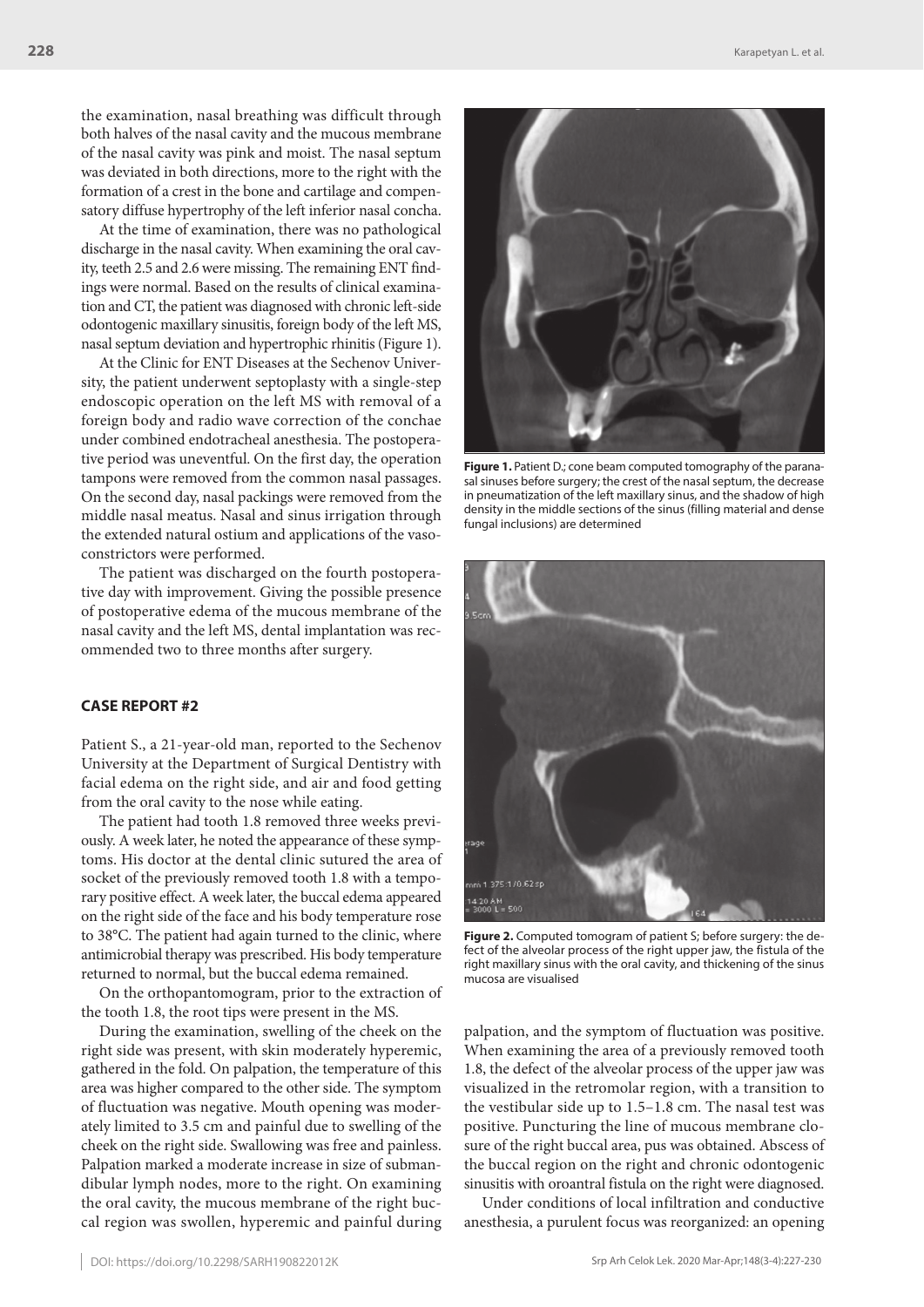of the abscess of the right buccal region, wound revision, washing with antiseptics, and its drainage. The patient was under dynamic observation and underwent a course of antibacterial therapy. Daily dressing was performed. After the patient's condition improved, a course of physiotherapy was performed (magnetic therapy) to reduce the swelling of the soft tissues of the buccal region. After three weeks (Figure 2), the patient underwent sanitation of the sinus through the bone defect area. Plasty of the oroantral bone fistula was done with local tissues, the buccal flap and collagen xenogenic membrane. The postoperative period was uneventful. During the entire period of dynamic observation of the patient, signs of recurrent oroantral fistula or exacerbation of chronic sinusitis were not detected.

#### **DISCUSSION**

The method of treatment of patients with chronic maxillary sinusitis and oroantral fistula remains a very important problem for otorhinolaryngology, maxillofacial, and oral surgery.

This chronic sinusitis is usually odontogenic in nature and is frequently iatrogenic. For example, Philipsen et al. [4] reported odontogenic cause of chronic sinusitis in 4.7% of 788 patients after their treatment in dental clinics. Tooth extraction is the most common dental procedure that leads to sinusitis, in approximately 30%. The most common reason of perforated form of sinusitis during recent years was the open sinus lifting. Surgeons can damage Schneider membrane during the detachment, thus leaving the connection of the MS with the oral cavity in the most severe cases. According to the literature, the rate of similar situations is not less than 30%.

Due to the complex character of chronic odontogenic maxillary sinusitis (COMS), surgical treatment requires a multidisciplinary approach. There is no method that can be considered the standard of treatment for chronic maxillary sinusitis. Endoscopic surgical techniques promote the transition from extensive type of surgery to minimally invasive. Endoscopic approach allows for saving important anatomical structures of the area operated on and maintaining physiological function in the MS in the postoperative period [5].

On recognized odontogenic nature of maxillary sinusitis and the absence of signs of acute inflammation, there is an opportunity for the primary endodontic preparation of the canals, followed by endoscopic sanitation of the MS by an ENT surgeon. In other cases, when tooth roots do not penetrate mucous membrane of the MS, maxillofacial surgeon (or dental surgeon) can work in collaboration with the ENT surgeon during a single procedure. The first doctor performs tooth extraction, while the second one removes changed mucous membrane of the MS as well as foreign bodies. However, endoscopic treatment has its own limitations associated with the angle of working instruments and endoscopes. This problem can be solved with changing the approach from transnasal to microsurgical intraoral approach under the upper lip.

For example, Karpischenko et al. [6] presented a case report of surgical treatment in a patient with exacerbation

of chronic maxillary sinusitis. Due to multiple previous surgeries (two endoscopic surgeries and one radical sinusotomy of the left MS) 3D CT of paranasal sinuses presented multiple cells with abnormal contents, a front-wall sinus defect, and scar retractions. The complex anatomy of the MS forced the authors to use electromagnetic navigation system during the surgical treatment of the patient. This device allowed for the assessment of the sinus anatomy and adjacent structures and adequate surgical opening of all sinus cells. On control 3D CT scan of the reconstruction of paranasal sinuses, all cells of MS on the side of operation were not damaged [6].

The more difficult case for surgical treatment is the partial location of the upper third molar in oral cavity where there isn't enough soft tissue to provide good impermeability of the surgical wound. This could lead to perforation after tooth extraction and then formation of oroantral fistula. Dental and maxillofacial surgeons must be prepared for these situations and have available different additional instruments, suture and osteoplastic or barrier materials to prevent formation of oroantral fistula.

The difficulties of using different techniques for closing of acute perforation after tooth extraction are connected with wide spreading of microorganism in oral cavity and easy migration through the surgical wound to MS. Appearance of area inflammation, especially in the zone of intraoperative bleeding with later formation of hematoma, leads to development of acute maxillary sinusitis in postoperative period. The presence of microorganism increases the risk of suture failure and the inability of secondary wound healing during persistent infection. Thus, methods and materials for closing of acute perforation of MS and oroantral fistula should be chosen very carefully.

There are various techniques of repairing odontogenic perforations of the bottom of the MS using mucosal flap from the palatine and the vestibule side of the oral cavity, flaps from the lateral surface of the tongue, the mucous membrane of the cheek and the nasal cavity. All of them have their advantages and disadvantages and require further investigation.

Thus, the issue of treating patients with chronic odontogenic sinusitis remains open due to a rather large number of conditions, which makes the selection of the leading specialist complex. With COMS with a foreign body present, if the sinus anatomy is preserved and there is no communication with the oral cavity, it is preferable to conduct endoscopic sanitation of the MS by an ENT specialist. In the presence of an oroantral fistula, additional involvement of the maxillofacial surgeon or dental surgeon is necessary to conduct a full-fledged sinusotomy and to perform reconstructive techniques using osteoplastic materials and flaps.

#### **ACKNOWLEDGEMENT**

The paper was supported by the Russian Academic Excellence Project 5-100.

**Conflict of interest:** None declared.